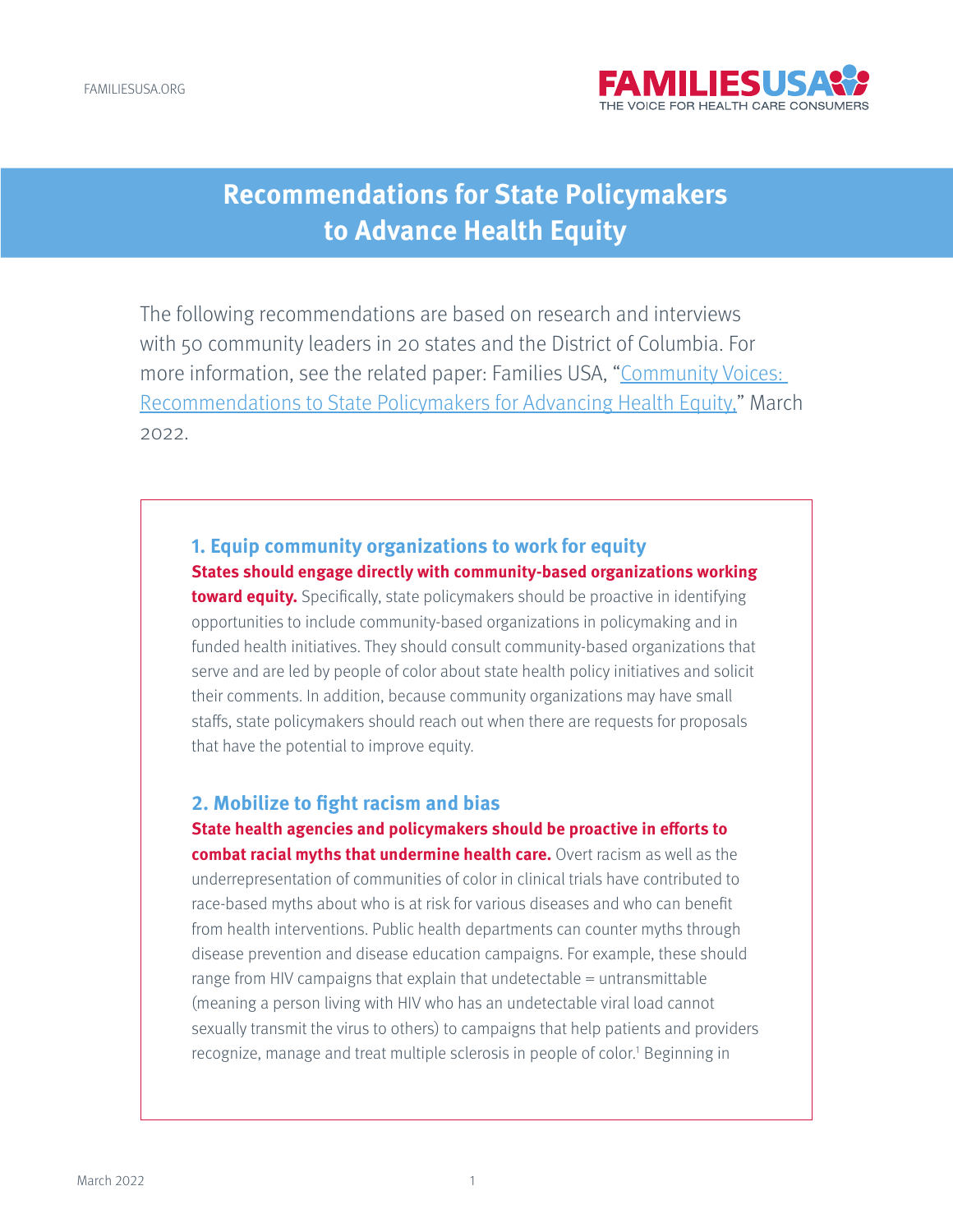<span id="page-1-0"></span>2022, state Medicaid agencies can now cover the "routine costs" of participation in clinical trials, a provision that can help increase diversity in these trials. States should help residents with Medicaid learn about available trials relevant to their conditions and pay for transportation to associated appointments[.2](#page-7-0)

**State policymakers should increase the number of professionals in health care who are people of color and ethnic minorities, including professionals in behavioral and oral health.** This will require affordable medical education and deliberate recruitment of a workforce that includes people of color. State workforce planning agencies — which can use a variety of federal grants, state assets and funds generated from health care systems  $-$  should make this a major goal.<sup>[3](#page-7-0)</sup>

**States should provide reimbursement for community-based doulas, midwives, and culturally centered birthing practices.** States should consider options to reimburse doulas through Medicaid at a level of payment that makes doula care a viable career. Reimbursing doulas adequately as a preventive service allows them to bill Medicaid directly rather than under a physician's billing system and can allow doulas to provide more home visits and a wider array of services.<sup>[4](#page-7-0)</sup> When crafting certification and reimbursement rules, Medicaid agencies should involve lay birthworkers and individuals representing diverse backgrounds, cultures, and experiences. States can also use maternal and child health block grants to pay for doula care and care routed in traditional and ancestral knowledge. Midwives, associated with reductions in maternal mortality, can be an especially important resource in "maternity care deserts.["5](#page-7-0) Federally, 60 bills have been introduced in the 117th Congress to expand the use of doulas and midwives, including the Black Maternal Health Momnibus Act, which will take a major push to get through Congress and signed into law.

#### **States should fully integrate community health workers (CHWs) into care**

**teams.** State policymakers should recognize the broad skill sets CHWs can bring to care teams and should facilitate their employment. CHWs should be at the center of any state certification process, where they can provide valuable input into what works. Medicaid state plan amendments, Section 1115 waivers and managed care contracts can provide an important source of funding for this workforce, and states should ensure that CHWs payment methodologies result in adequate pay for the full scope of their services.<sup>[6](#page-7-0)</sup>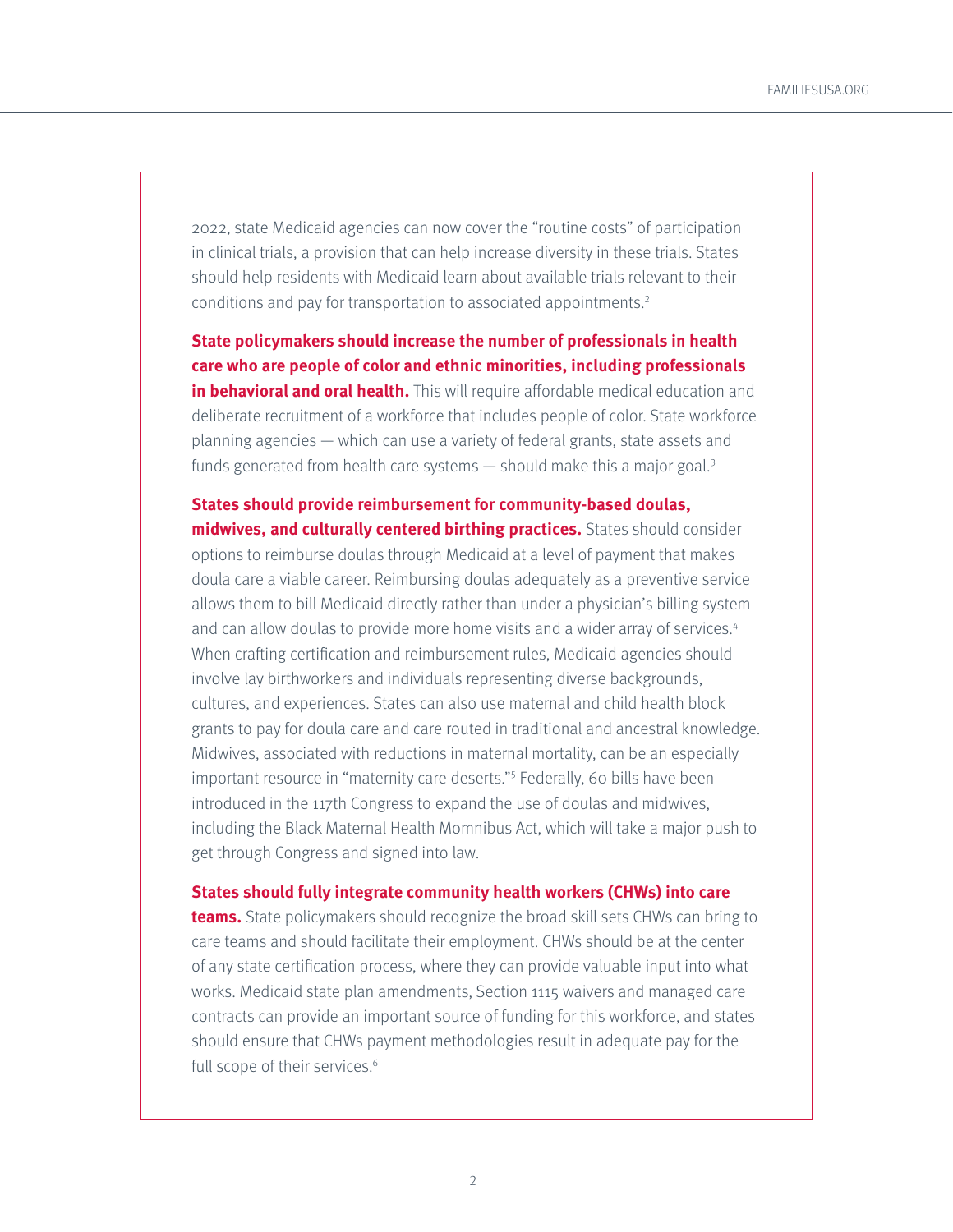<span id="page-2-0"></span>States may wish to register their support for legislation being considered in Congress, such as the bipartisan Building a Sustainable Workforce for Healthy Communities Act. This would create a long-term funding source to grow the CHW workforce via a competitive grant program for eligible entities (including state and local governments, Indian tribes or tribal organizations, urban Indian organizations, and community-based organizations) to develop or expand CHW programs.

**3. Address disparities through research and measurement States should examine and correct metrics that determine who gets care and improve oversight of health systems.** Specifically, states should assure that racial algorithms do not undermine accountability for health systems for underdiagnosing or undertreating conditions for people of color. For example, researchers have found that an algorithm that determines who should get high-risk care management based on their previous health care costs discriminates against Black people who have serious diseases yet low previous health care costs due to access barriers.<sup>7</sup> In their quality oversight activities, state Medicaid managed care organizations should assure that managed care plans are not using racially biased medical algorithms to determine who gets care. State legislators can also pass legislation prohibiting the use of biased algorithms and allowing medical professionals to override algorithms when, in their judgement, a patient needs additional care.<sup>8</sup> Regulators, through hospital and health facility oversight surveys and accreditation reviews, should ensure that health care providers take pain seriously, provide nonpharmacological pain treatment and do not dismiss the expressed concerns of any racial or ethnic groups.

**State policymakers should require health systems to measure health care disparities and reduce them.** States should ensure that health systems collect data by race, ethnicity and language for all relevant populations in their communities. This may include breakdowns of the Asian American and Pacific Islander population and data on populations from the Middle East and North Africa to better understand health status and barriers faced by various immigrants and refugees, linguistic minorities, and people who have faced long-standing discrimination. States should establish a pathway toward quality improvement that reduces disparities, especially in Medicaid, marketplace plans and publicly funded health care systems.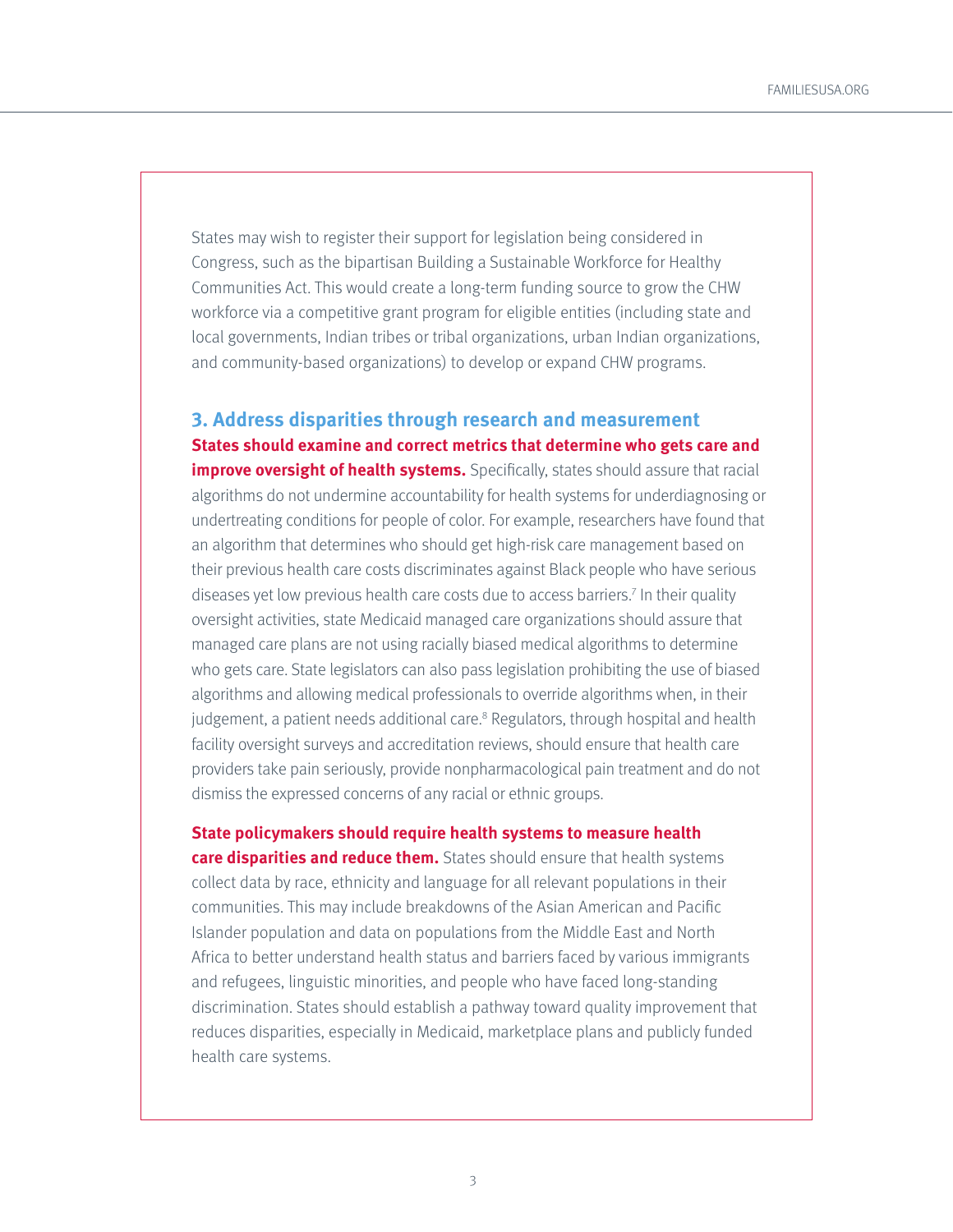# **4. Provide equitable access to coverage States that have not yet expanded Medicaid for adults and for postpartum**

**people should do so.** States that have yet to increase health care access through Medicaid expansion should take advantage of the increased financial incentives in the American Rescue Plan. In addition, states should take the option to provide 12 months of continuous coverage for children as well as 12 months of postpartum coverage following pregnancy.

#### **States should avoid Medicaid losses as the public health emergency ends.**

Specifically, states should take action to make permanent improvements that simplify and streamline enrollment processes. When the COVID-19 public health emergency ends, states can improve automatic Medicaid renewals using available data through the ex parte process. This has benefits for enrollees and state agencies as eligible people maintain coverage, coverage gaps and associated costs are limited, and states experience less administrative burden.

States can identify other data sources that will provide updated contact and eligibility information to use in the ex parte process. Leveraging the Supplemental Nutrition Assistance Program (SNAP) is a particularly powerful source for ex parte redeterminations as a significant number of Medicaid enrollees also participate in SNAP. States should also partner with Medicaid managed care organizations to obtain updated contact information.

States should program their eligibility systems so that anyone found ineligible for Medicaid can be transferred to other coverage sources.

Some states allowed remote phone and online Medicaid applications for the first time during the public health emergency. In addition to continuing these practices, states should explore other easy enrollment practices, such as using tax returns to connect people with Medicaid and marketplace coverage.

**States should provide health coverage to people regardless of immigration status.** States should use options available to them in the federal Medicaid program and the Children's Health Insurance Program (CHIP) to provide coverage to lawfully residing children and all pregnant people regardless of the date they entered the country. Using state funding, they can and should provide health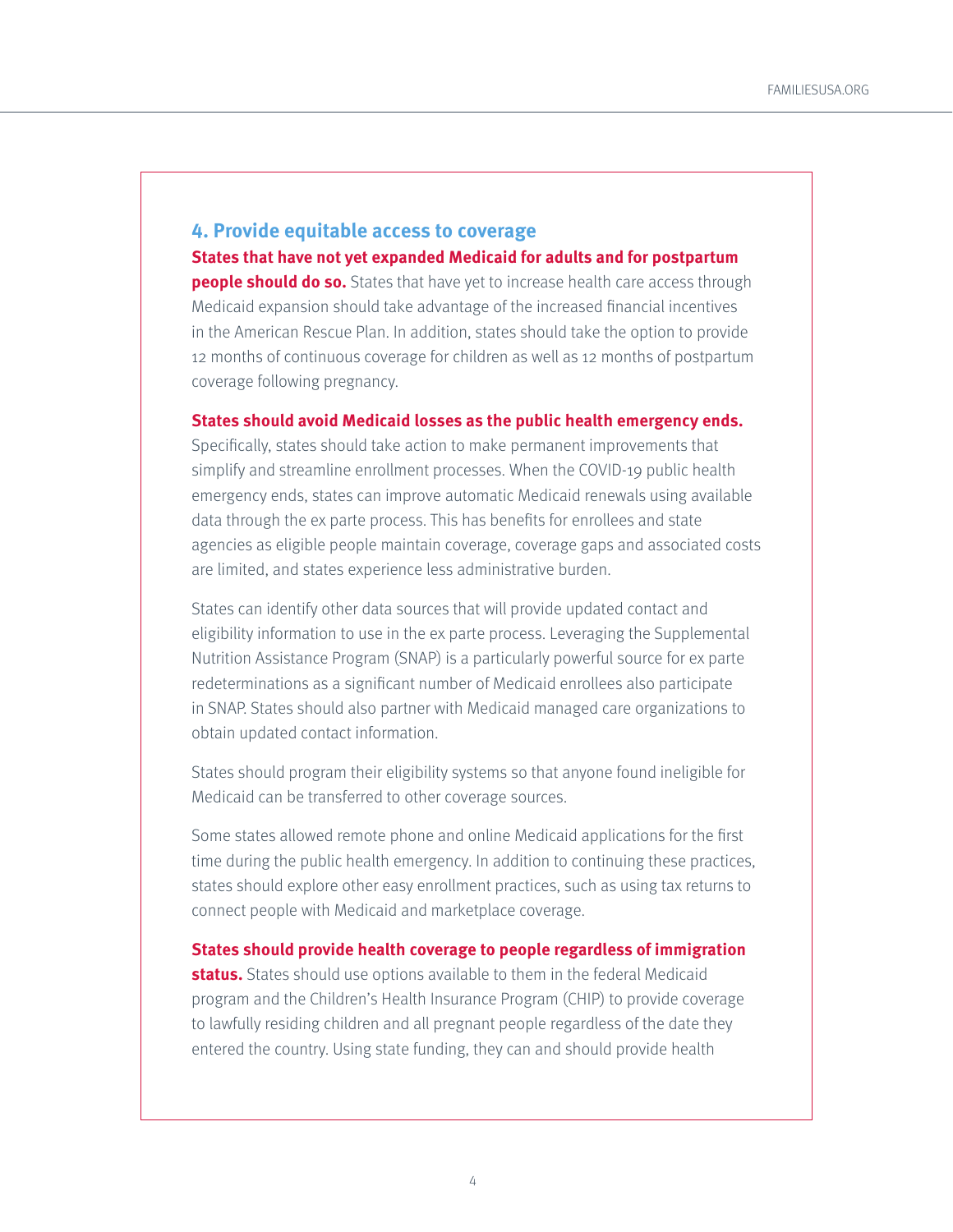<span id="page-4-0"></span>coverage to people in all age groups regardless of immigration status. A number of states are phasing in such coverage, starting with children and older adults.<sup>9</sup> Federal legislation currently pending in Congress, such as the LIFT the BAR Act and the HEAL for Immigrant Families Act, would make coverage more widely available.

### **5. Provide equitable access to care State policymakers should collaborate with tribal organizations in the**

**administration of health programs.** It is up to Congress to appropriate significantly increased funding to the Indian Health Service (IHS), which will serve to address complex issues, including replacing outdated IHS health care facilities or promoting self-governance through direct funding to tribes. However, states can work with tribal and intertribal organizations to partner on the administration of federally and state-funded programs and to maximize the impact of state and federal funds. Many times there are underutilized opportunities for innovation in how programs are administered through state and tribal collaborations.

#### **States must provide language access services in dialects spoken in the**

**community.** States should fund both professional interpreter services and community-based organizations to adequately provide language access to all health care services and coverage programs. Consistent staffing dedicated to the community, beyond contract interpreters, is critical to address community needs. States must also ensure that health care facilities are meeting their language access obligations. States and facilities should be aware of smaller linguistic groups for which there are particular national obligations, such as with people from the Federated States of Micronesia. Cross-state arrangements with expert communitybased organizations could help serve such groups.

**States should work to combat public charge fears.** Many immigrants remain fearful that using health care services could jeopardize their own or their families' immigration status. Federal rules and court cases clarify that this is not the case (except with regard to certain federally funded long-term care benefits). States can provide outreach in many languages to assure people that they are welcome and encouraged to use community health services. It is in the public's interest for everyone to have access to health care.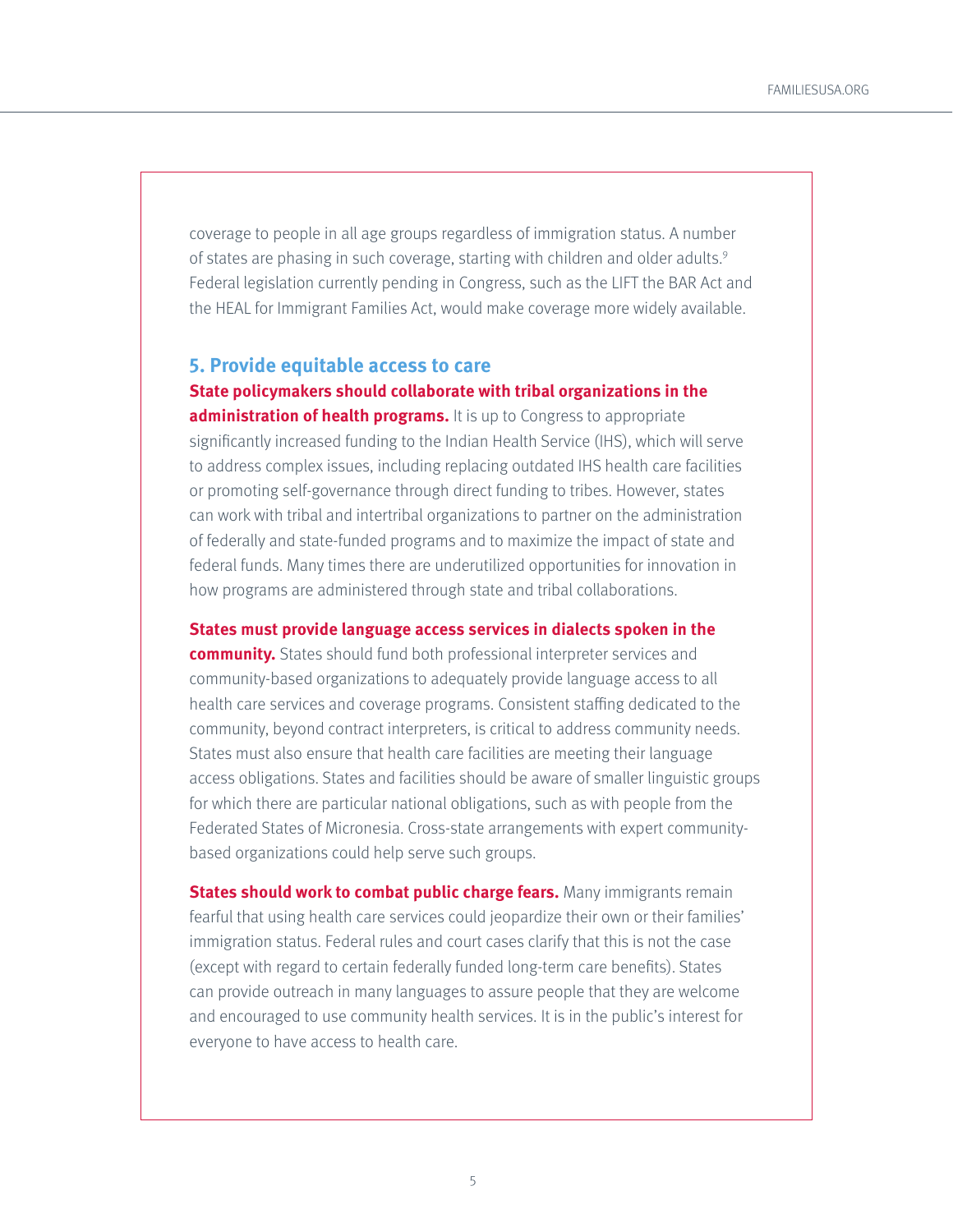<span id="page-5-0"></span>**When needed, states should supplement services that are federally matched in Medicaid programs with state-funded services.** States should allocate state funds, for example, to provide services to people with disabilities who are on long waiting lists for Medicaid home- and community-based care.

# **6. Implement and expand culturally centered behavioral health care**

**States should incorporate culturally centered, community-based models of behavioral health care.** This might include incorporating peers as full and respected members of behavioral health teams; providing integrated and co-located mental, physical and oral health care; and providing reimbursement of tribal healing practices and other culturally centered evidence-based group practices. States should examine the benefits, access and network adequacy in their children's mental health programs, enhance services available in schools<sup>[10](#page-7-0)</sup> and provide dyadic care models (for parent and child) in Medicaid programs. Equally important is that states require both private and public insurers to have adequate behavioral health networks and to actively recruit providers reflective of the communities they serve. As the 988 telephone hotline for behavioral health crises comes online this summer, states must ensure that hotline staff members are able to provide warm handoffs for both crisis and follow-up care and can provide help in all languages spoken in the community.

## **7. End inequities generated by health systems that have ramifications beyond health**

**State policymakers should require health systems to be good citizens that combat racial inequities.** Health systems should make care readily accessible in low-income neighborhoods, and states should require or incentivize them to meet specific community needs. For example, state planning agencies can determine needs for health centers, facilities licensed to provide emergency services and mobile health units in various communities, and determine what (if

any) requirements or financial incentives are appropriate. States can hold health systems accountable for: investing in affordable housing and not displacing it $11$ ; providing their workers with adequate pay and paid leave; diversifying staffs by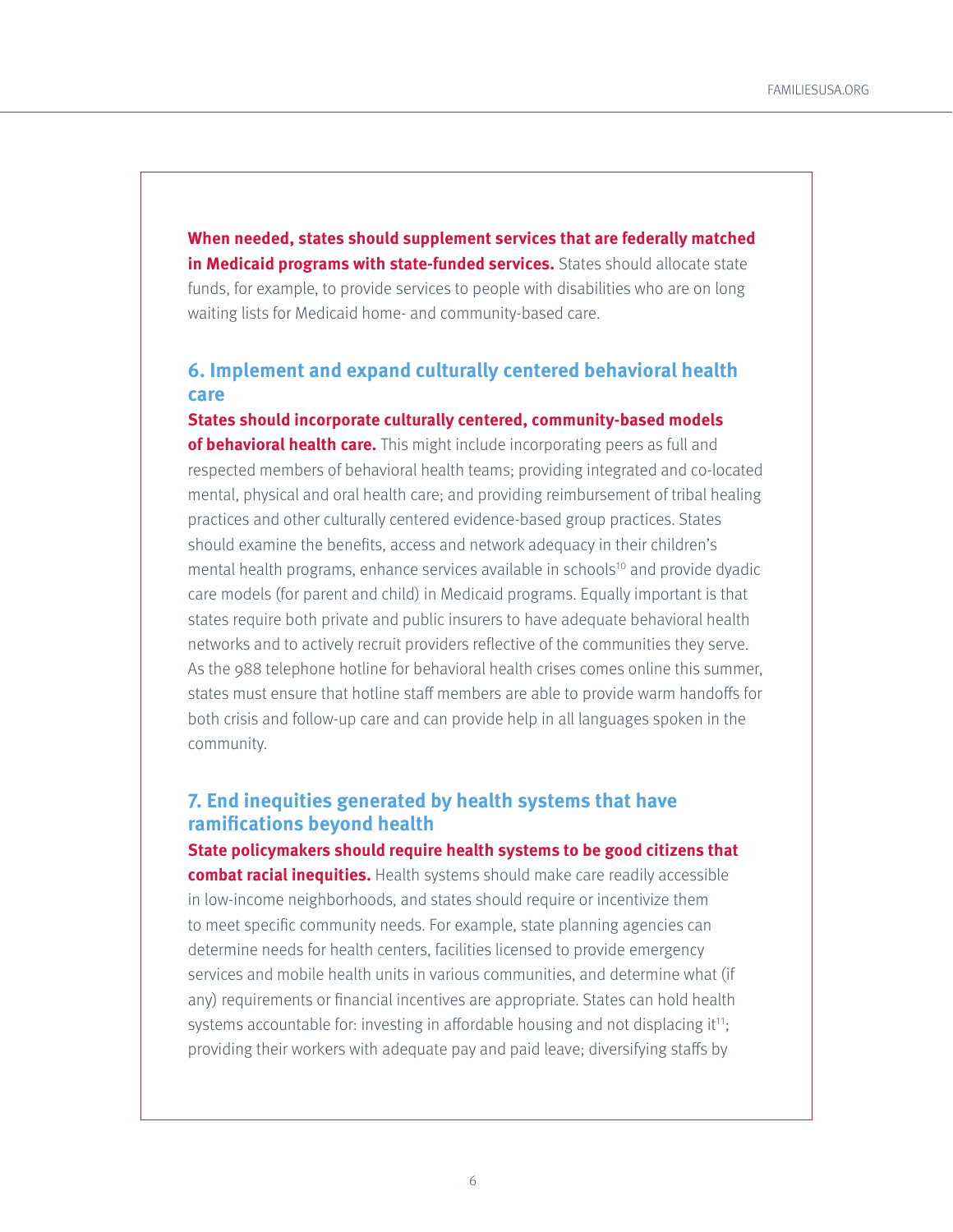<span id="page-6-0"></span>examining diversity, equity and inclusion policies; creating workforce pipeline training programs; and addressing social and environmental determinants of health. State health planning agencies should also require notice and review of planned health care consolidations[,12](#page-7-0) and both state attorneys general and state hospital regulators can act to prevent health care consolidations that would reduce care or impose religious restrictions on the care available to entire communities.

States should improve free and reduced-price care policies and oversight. The federal government requires nonprofit hospitals to provide some free and reduced-price care, but leaves them to set their own guidelines. States should set specific requirements for nonprofit hospitals to ensure they are meeting community health needs assessment and community benefit requirements. In particular, states should monitor financial assistance programs to ensure that nonprofit hospitals are applying the federal tax benefits they receive to direct patient care. States should consider extending free and reduced-price care requirements to all hospitals. People's health should not be shortchanged because they have poor credit histories.